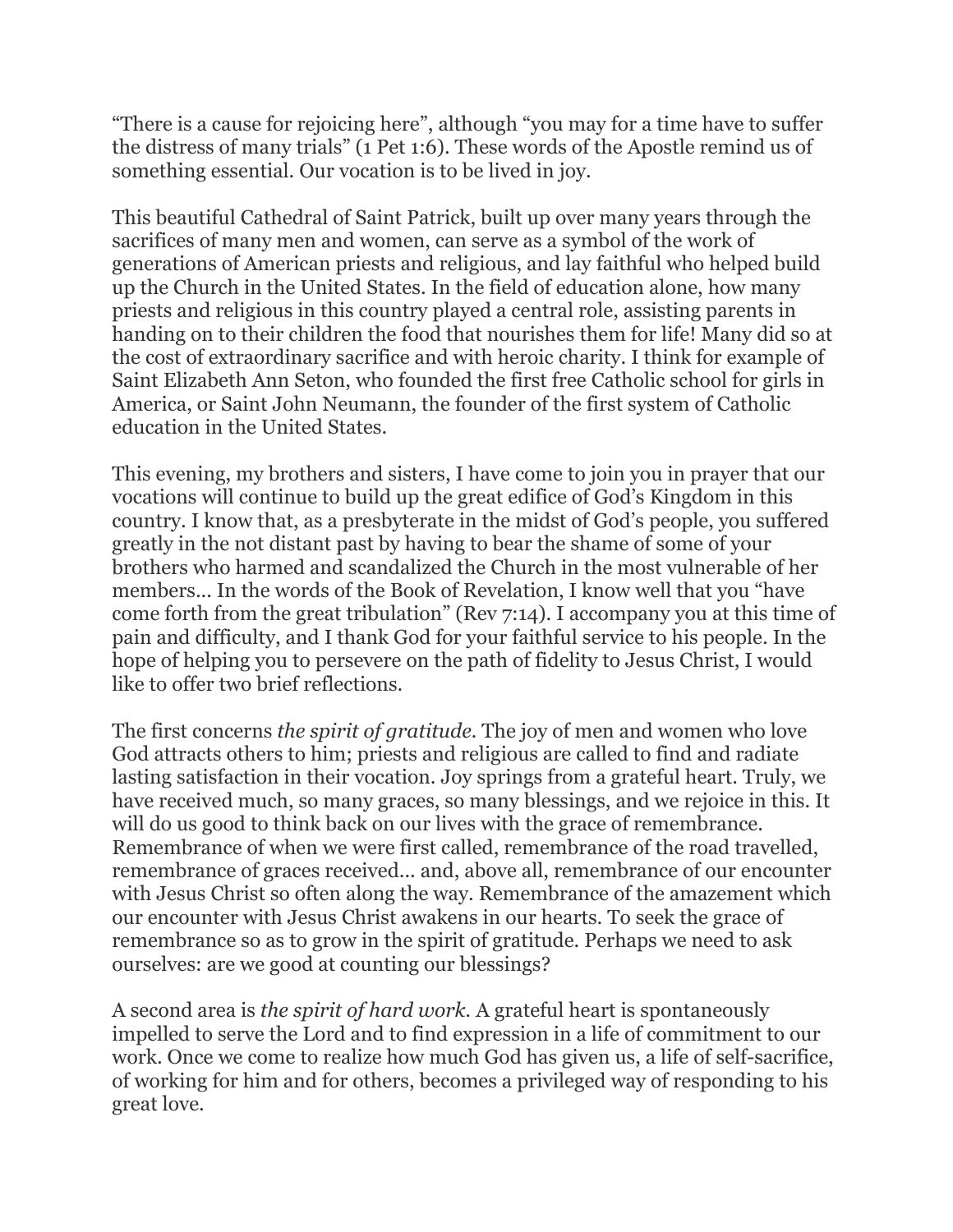Yet, if we are honest, we know how easily this spirit of generous self-sacrifice can be dampened. There are a couple of ways that this can happen; both are examples of that "spiritual worldliness" which weakens our commitment to serve and diminishes the wonder of our first encounter with Christ.

We can get caught up measuring the value of our apostolic works by the standards of efficiency, good management and outward success which govern the business world. Not that these things are unimportant! We have been entrusted with a great responsibility, and God's people rightly expect accountability from us. But the true worth of our apostolate is measured by the value it has in God's eyes. To see and evaluate things from God's perspective calls for constant conversion in the first days and years of our vocation and, need I say, great humility. The cross shows us a different way of measuring success. Ours is to plant the seeds: God sees to the fruits of our labors. And if at times our efforts and works seem to fail and produce no fruit, we need to remember that we are followers of Jesus... and his life, humanly speaking, ended in failure, the failure of the cross

Another danger comes when we become jealous of our free time, when we think that surrounding ourselves with worldly comforts will help us serve better. The problem with this reasoning is that it can blunt the power of God's daily call to conversion, to encounter with him. Slowly but surely, it diminishes our spirit of sacrifice, renunciation and hard work. It also alienates people who suffer material poverty and are forced to make greater sacrifices than ourselves. Rest is needed, as are moments of leisure and self-enrichment, but we need to learn how to rest in a way that deepens our desire to serve with generosity.

Closeness to the poor, the refugee, the immigrant, the sick, the exploited, the elderly living alone, prisoners and all God's other poor, will teach us a different way of resting, one which is more Christian and generous.

Gratitude and hard work: these are two pillars of the spiritual life which I have wanted to share with you this evening. I thank you for prayers and work, and the daily sacrifices you make in the various areas of your apostolate. Many of these are known only to God, but they bear rich fruit for the life of the Church. In a special way I would like to express my esteem and gratitude to the religious women of the United States. What would the Church be without you? Women of strength, fighters, with that spirit of courage which puts you in the front lines in the proclamation of the Gospel. To you, religious women, sisters and mothers of this people, I wish to say "thank you", a big thank you... and to tell you that I love you very much.